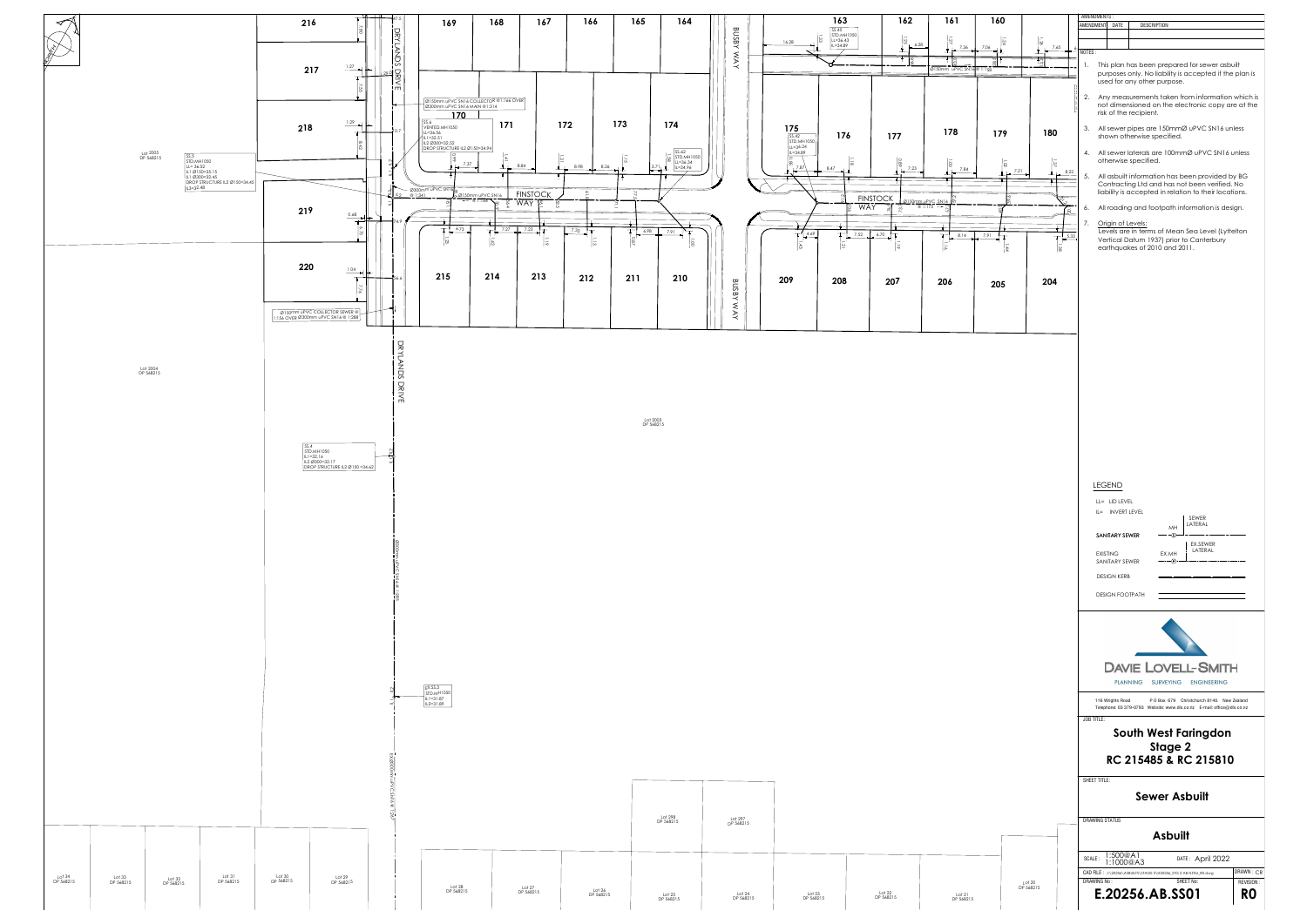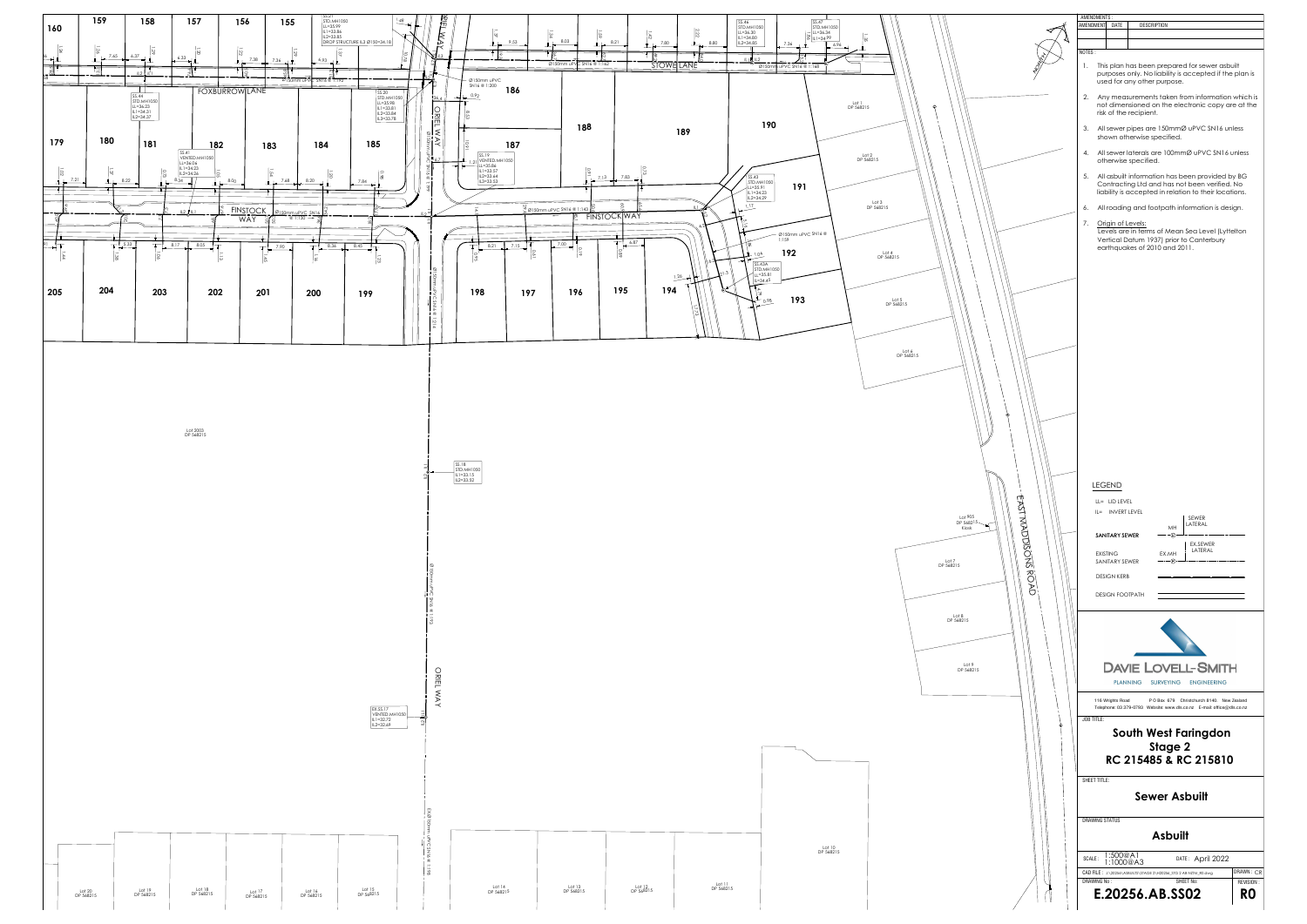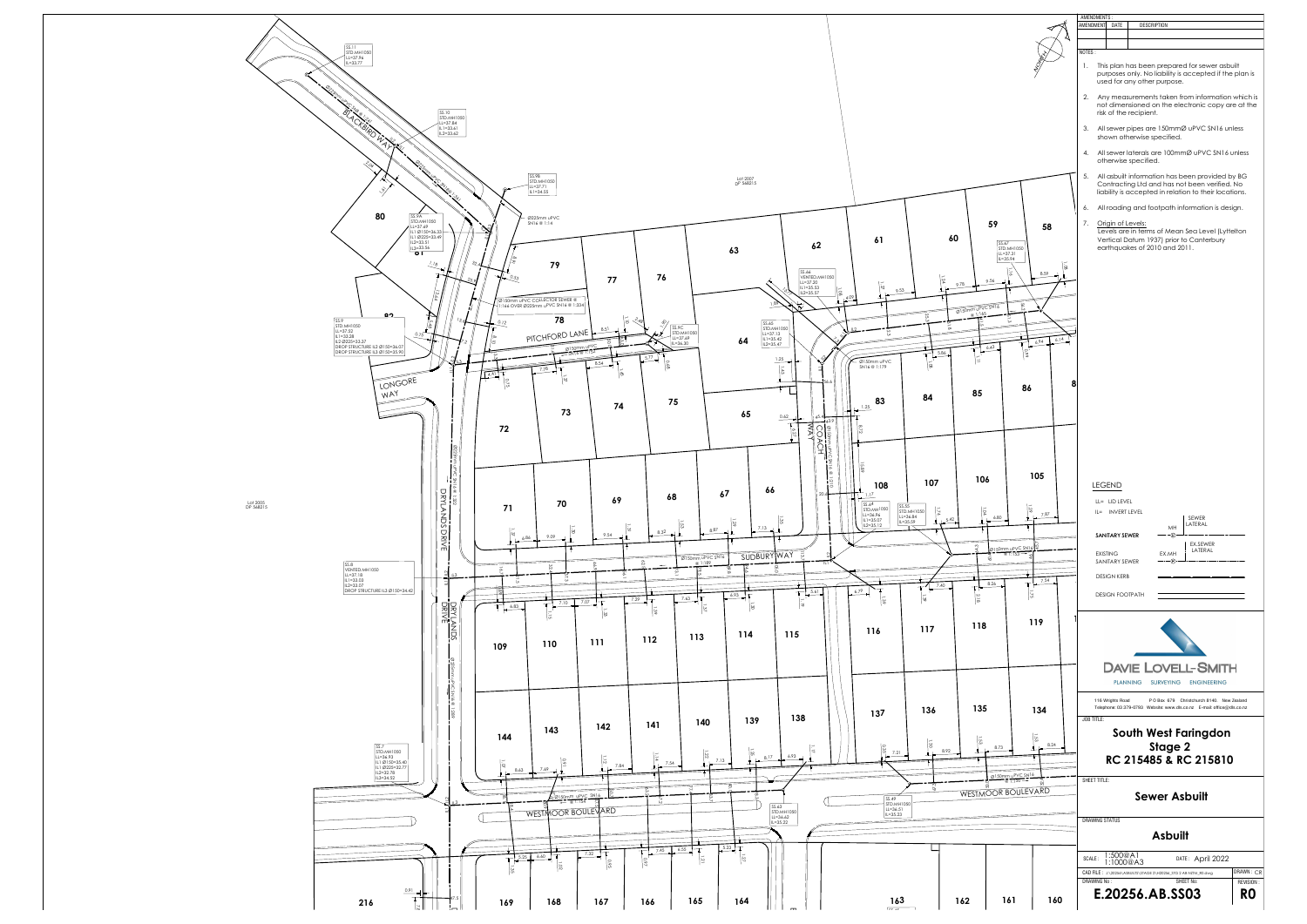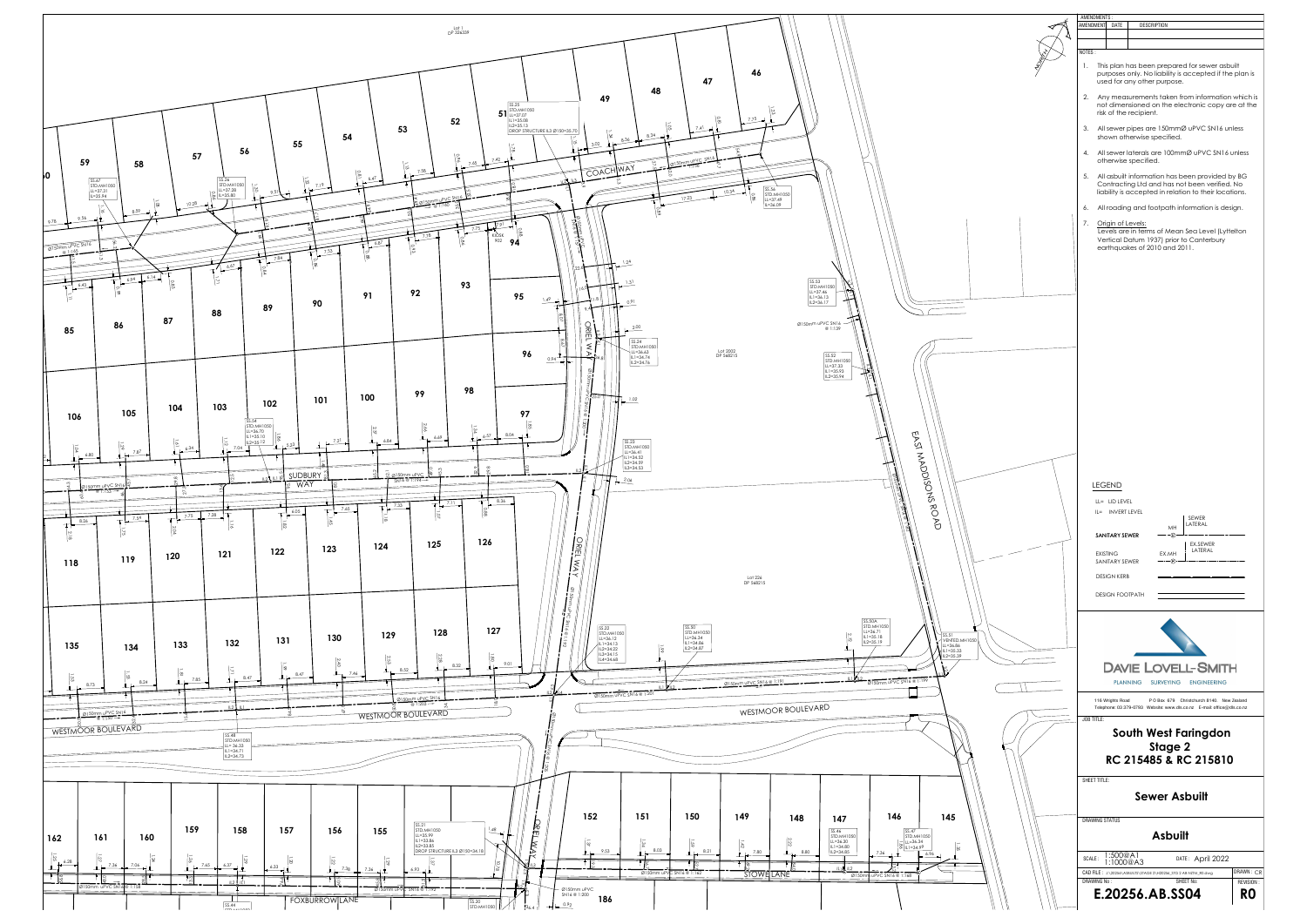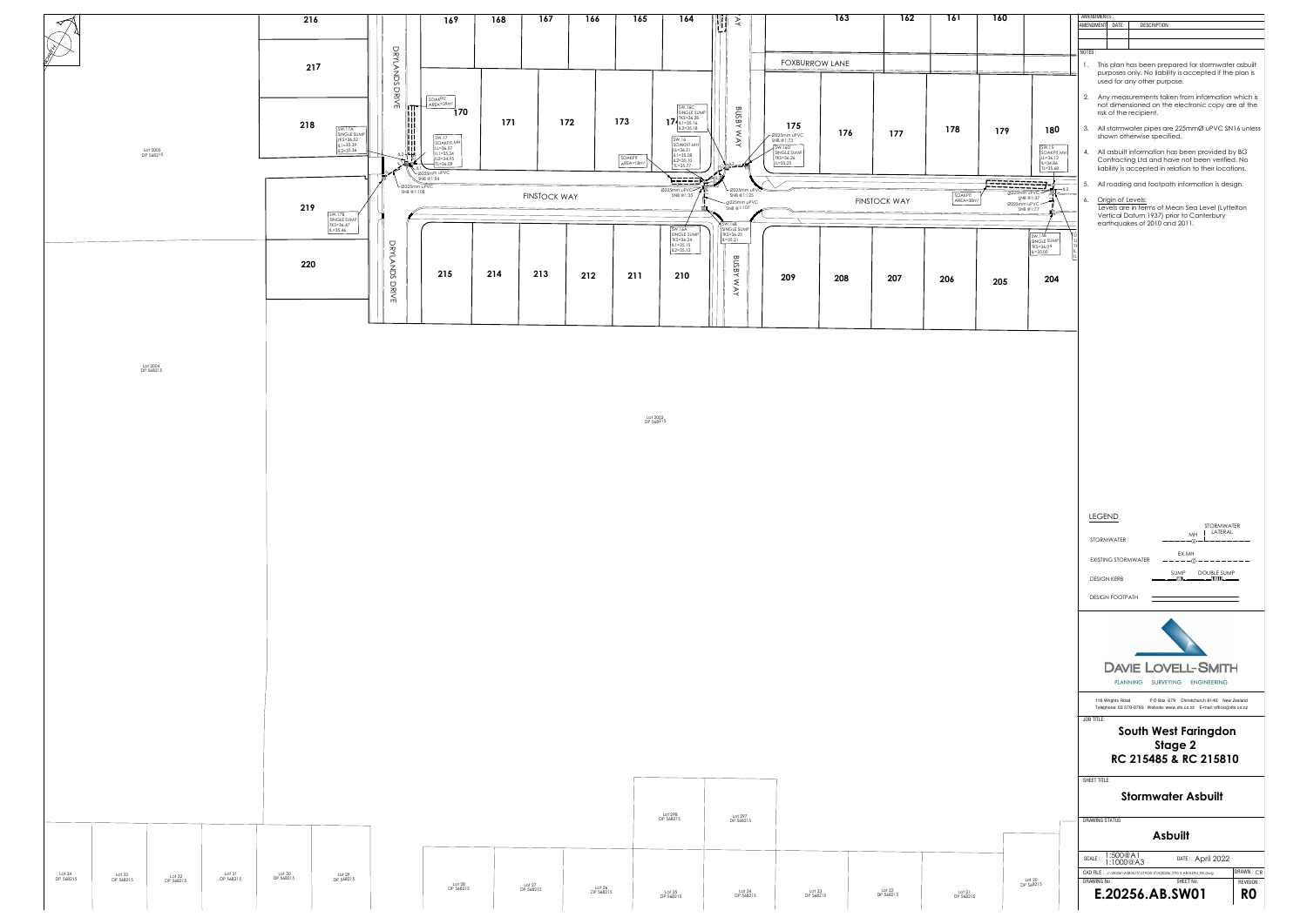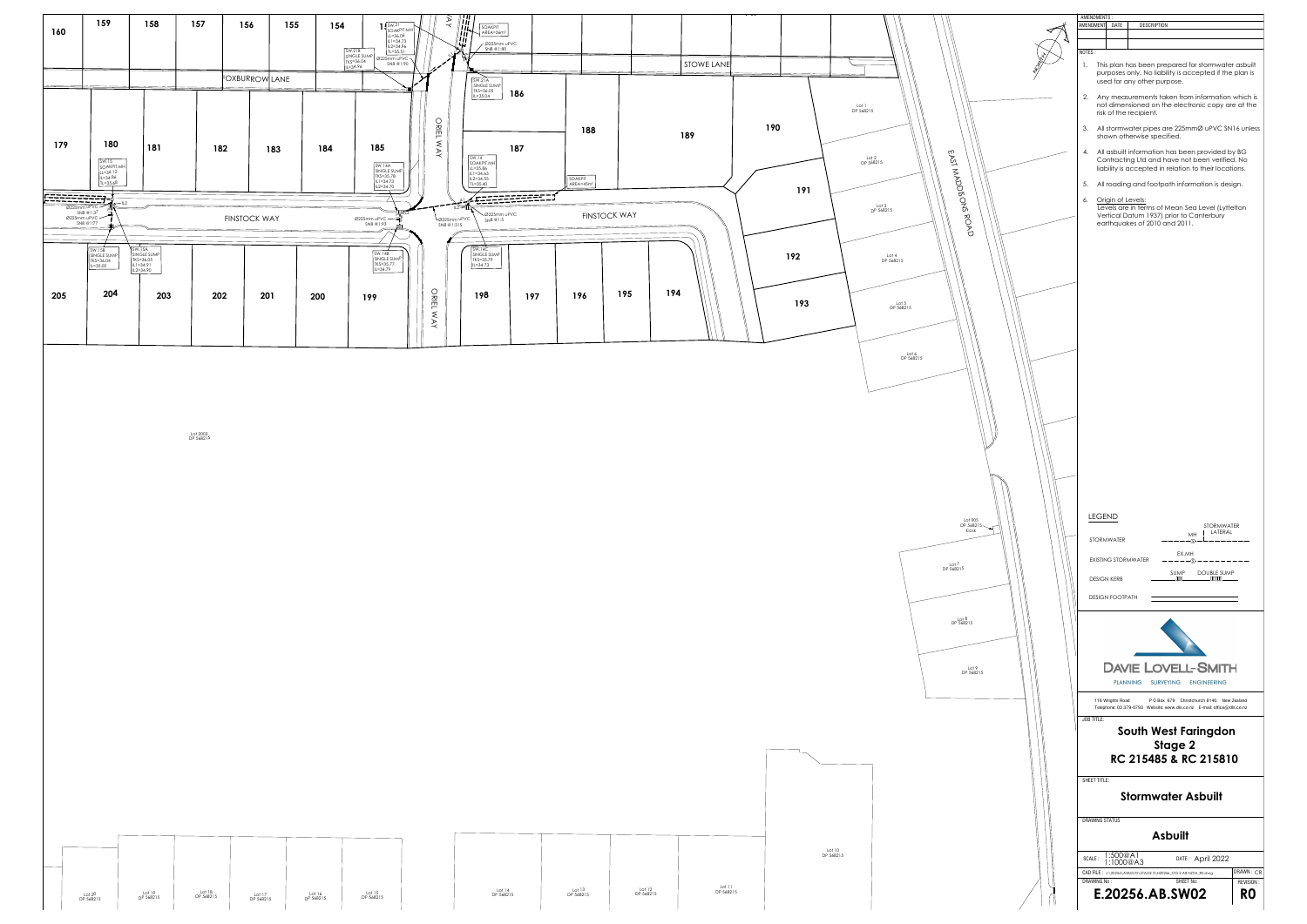![](_page_6_Figure_0.jpeg)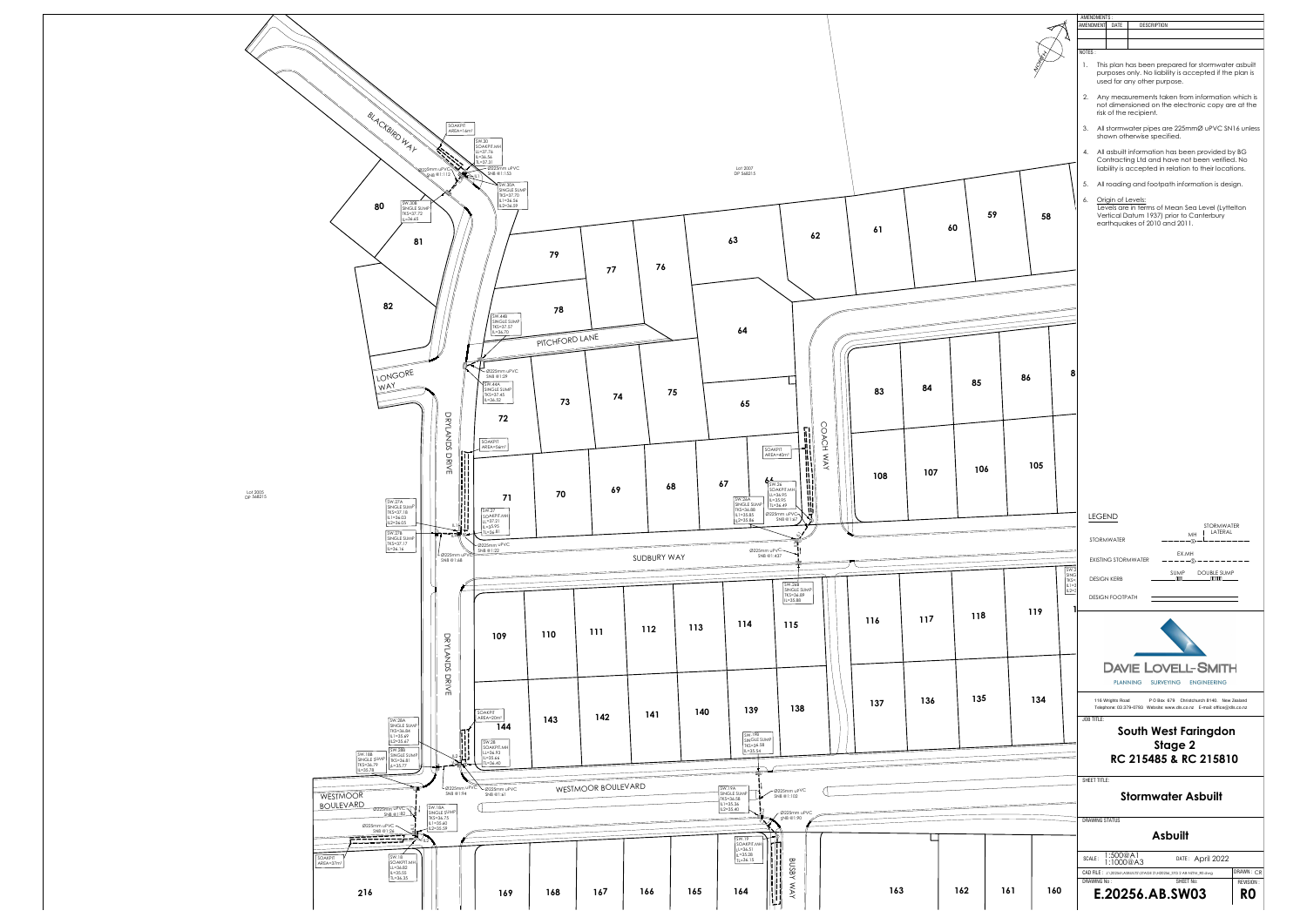![](_page_7_Figure_0.jpeg)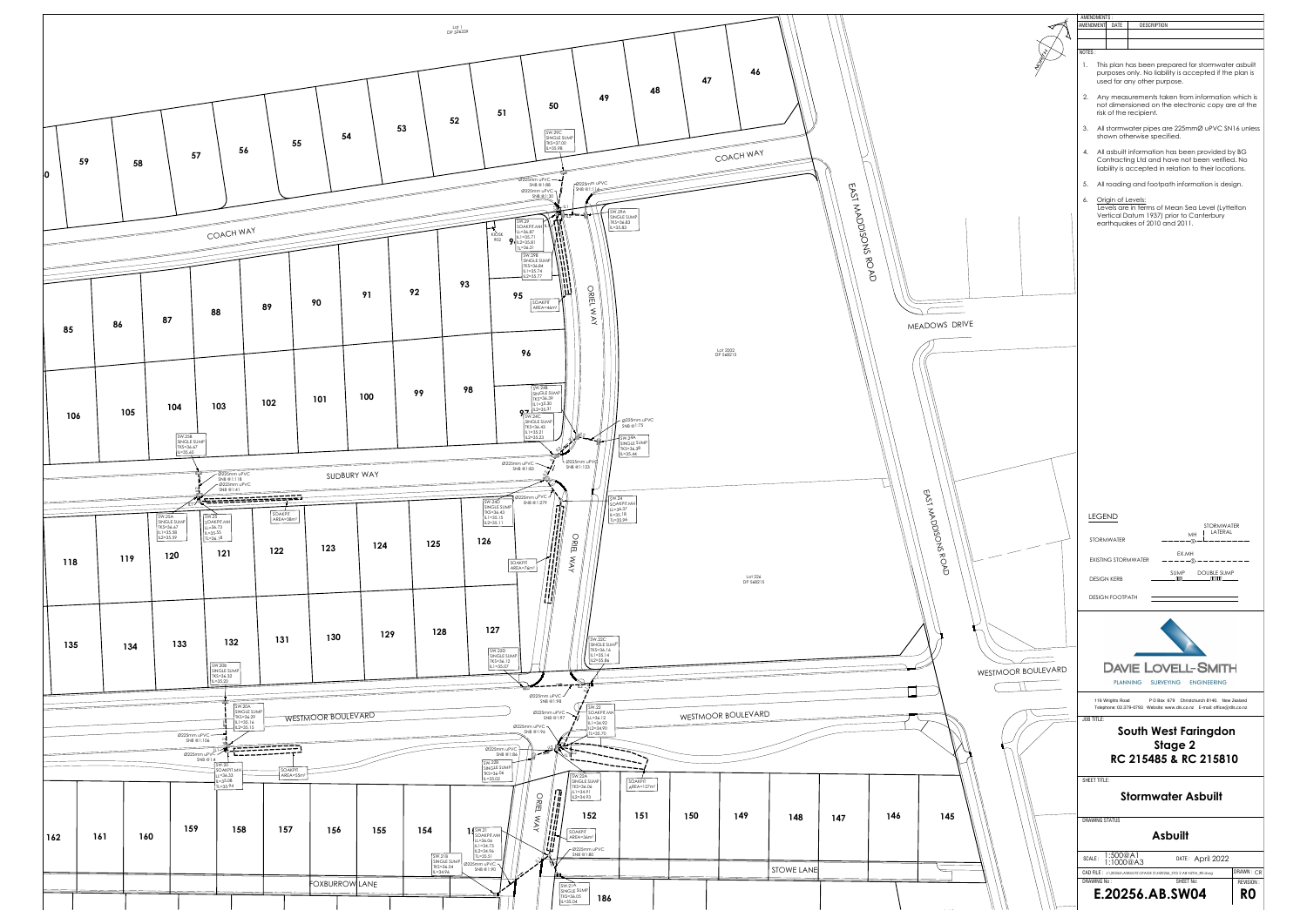![](_page_8_Figure_0.jpeg)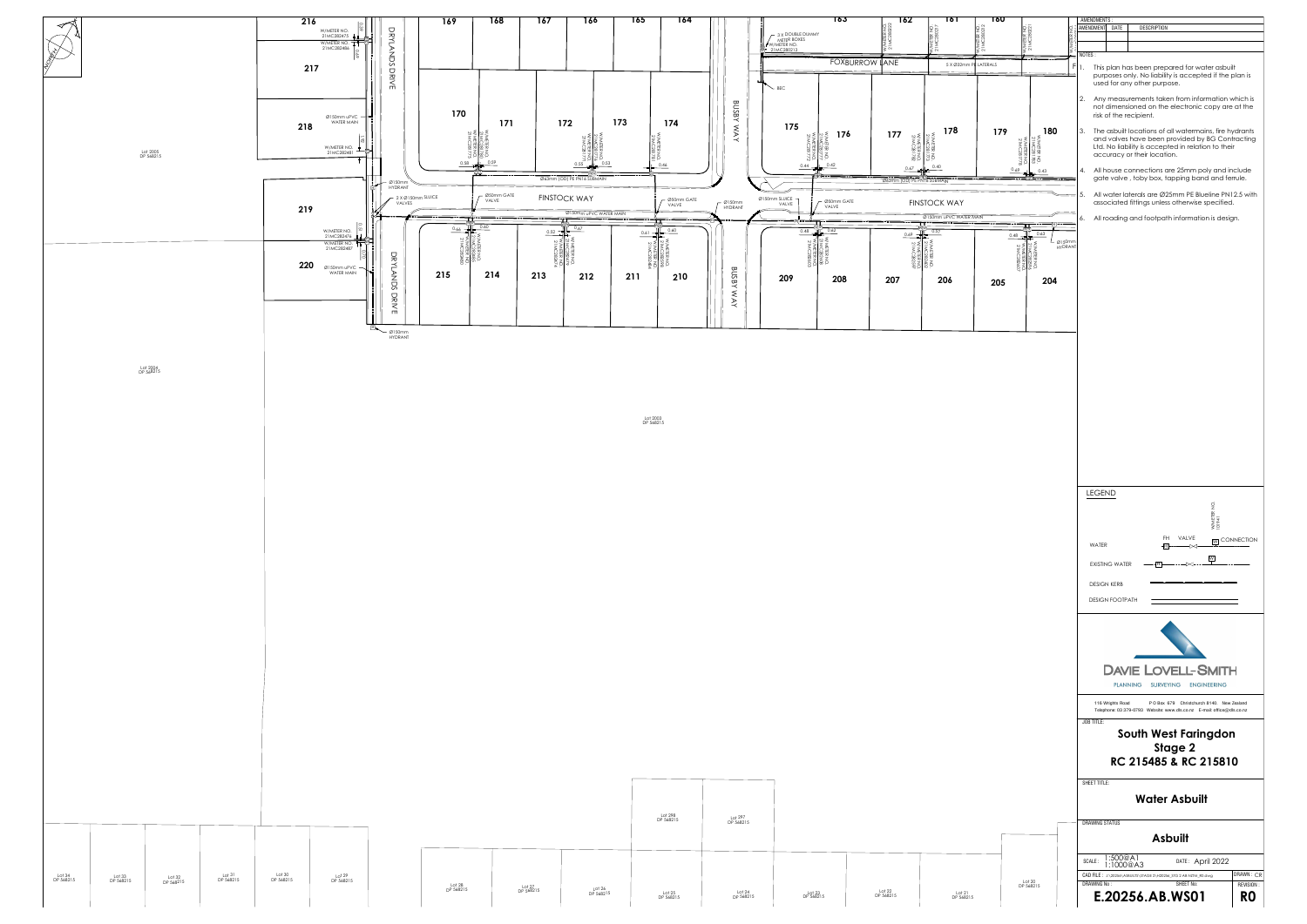![](_page_9_Figure_0.jpeg)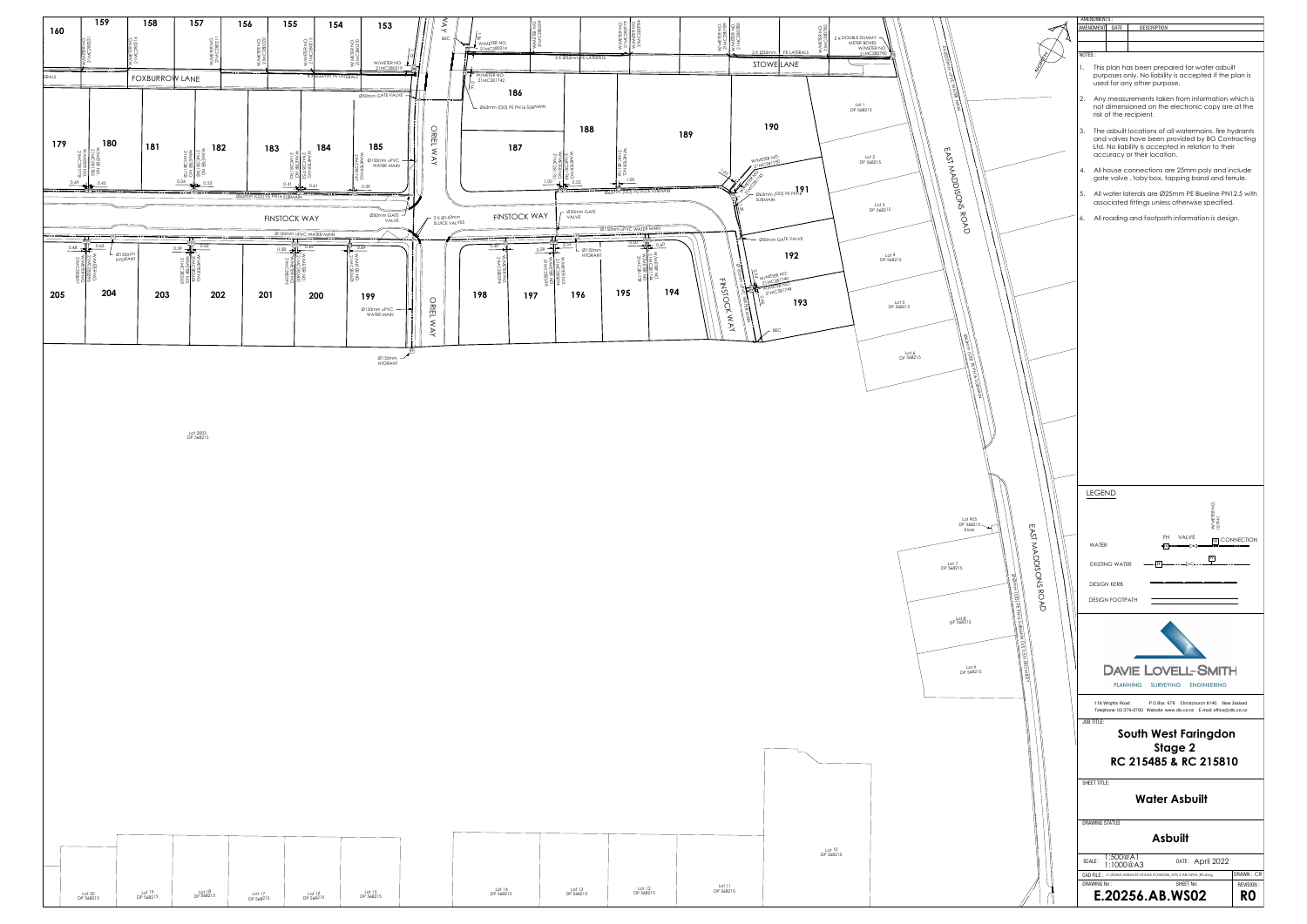![](_page_10_Figure_0.jpeg)